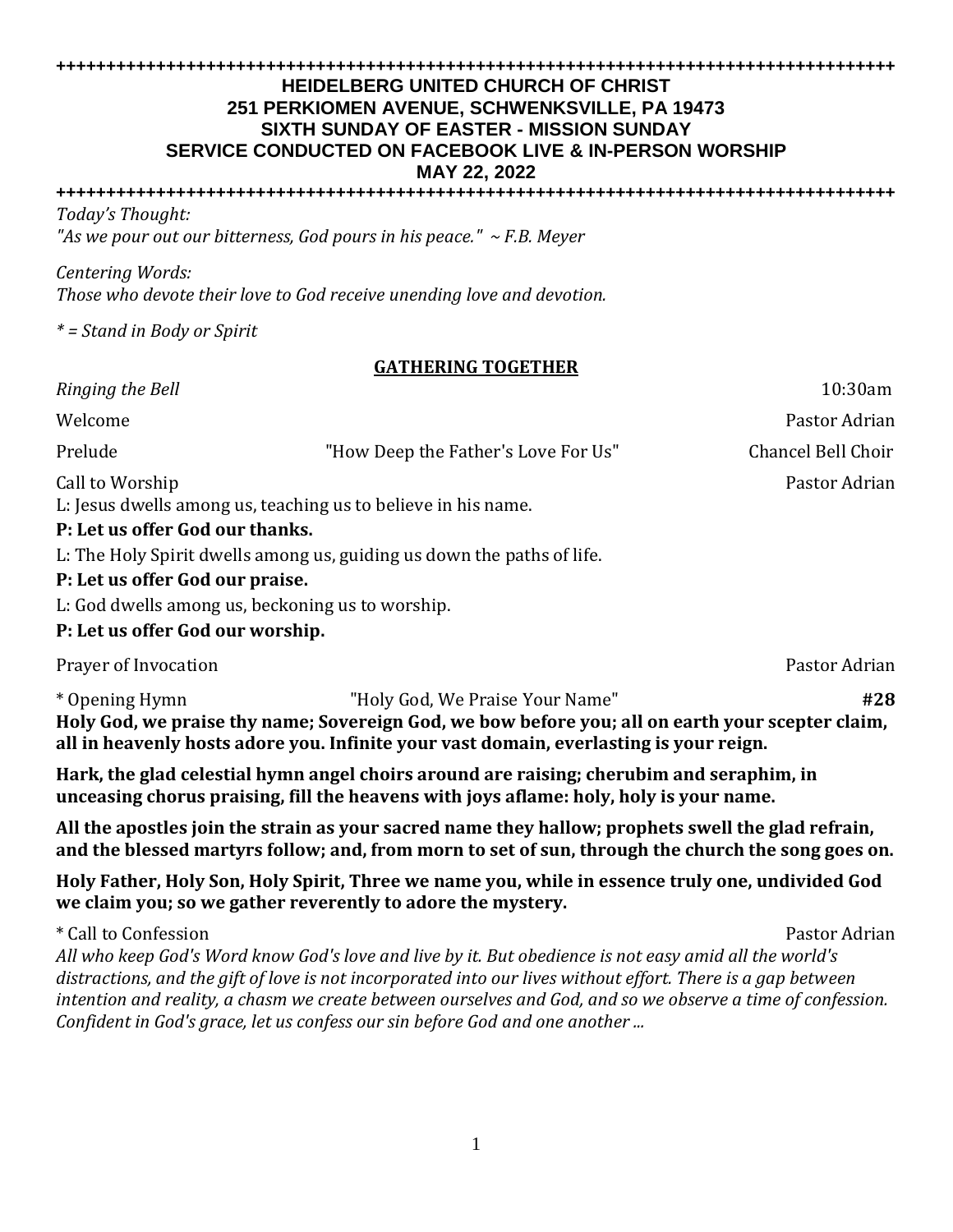\* Prayer of Confession – Silent Prayer

**Lord, you know how easy it is for us to sit here, tethered to our darkness and fear. We get bound up by chains of mistrust. We dare not to hope, for so many times before we have been disappointed. So we sit here and wonder where you are. We are not unlike the disciples who wondered also, who feared. Lord, come to us in our darkness. Flood us with your powerful light of love and mercy. Help open our eyes to the good news of your eternal glory. Give to us visions of the place in which love and hope will reign. Forgive our stubborn resistance to your mercy and your love, we pray, in the name of Jesus. Amen. [Silent Prayer]**

### \* Words of Assurance

*Let the light of God's eternal love flood into your heart. Feel the healing presence of God in your lives. Accept God's love and hope for you. Hear the good news: In the name of Jesus Christ, you are forgiven. Thanks be to God. Amen.*

\* Hymn of Praise "Crown Him with Many Crowns" (verse 1) **#210 Crown him with many crowns, the Lamb upon the throne; Hark! how the heavenly anthem drowns all music but its own. Awake, my soul, and sing of Christ who died for you, and to your risen Savior bring your thanks for life made new.**

Mission Moment **Mike McCreation** Mike McCreation **Mike McCreation** Mike McCreation **Mike McCreation** 

HUCC Cub Scout Pack Committee Chairman

Hymn "Called as Partners in Christ's Service" (verses 1,2) **#353 Called as partners in Christ's service, called to ministries of grace, we respond with deep commitment fresh new lines of faith to trace. May we learn the art of sharing, side by side and friend with friend, equal partners in our caring to fulfill God's chosen end.** 

**Christ's example, Christ's inspiring, Christ's clear call to work and worth, let us follow, never faltering, reconciling folk on earth. Men and women, richer, poorer, all God's people, young and old, blending human skills together gracious gifts from God unfold.**

#### **HEARING THE WORD**

Prayer of Illumination **Liturgist** *Guide us, O God, by your Word, and Holy Spirit, that in your light we may see light, in your truth find freedom, and in your will discover peace; through Christ our Lord, Amen.*

Scripture Lessons (NRSV) Liturgist Psalm 67Pew Bible pg#460 Revelation 21:10, 22-22:5 Pew Bible pg#1008 The Word of the Lord.

**Thanks be to God.**

\* Gospel Lesson (NRSV) Pastor Adrian John 14:23-29 Pew Bible pg#877 The Word of God for the people of God. **Thanks be to God.**

| * Gloria Patri                                                                                         | "Glory Be to the Father" | #36 |
|--------------------------------------------------------------------------------------------------------|--------------------------|-----|
| Glory be to the Father, and to the Son, and to the Holy Ghost; as it was in the beginning, is now, and |                          |     |
| ever shall be, world without end. Amen. Amen.                                                          |                          |     |

| Sermon        | "There Is Nothing Else" | Rev. Adrian Tierson       |
|---------------|-------------------------|---------------------------|
| Special Music | "It's in His Name"      | Soloist – Anthony Alvarez |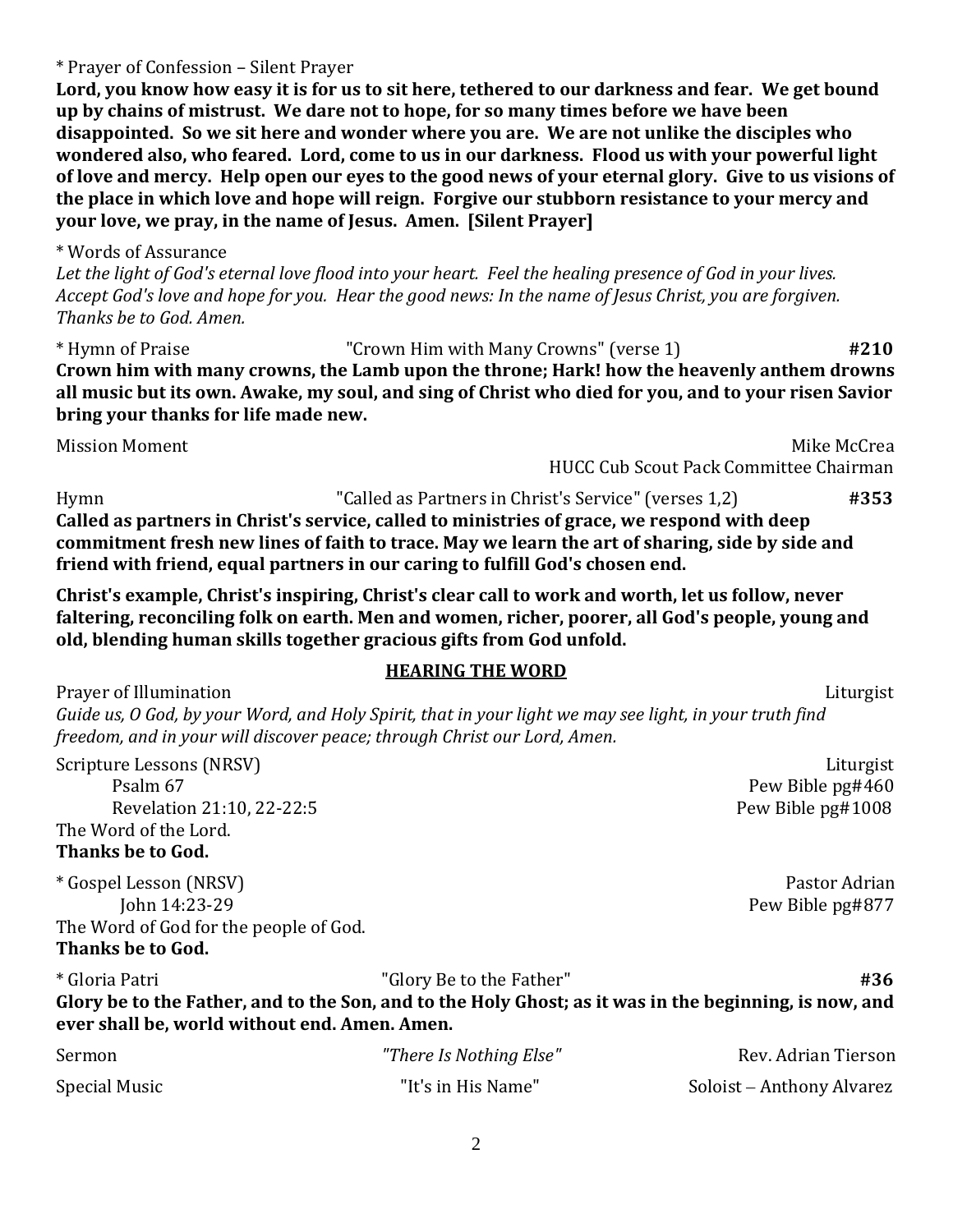### **SHARING FAITH & LIFE**

Joys, Concerns & Announcements Pastor Adrian

Pastoral Prayer

## Lord's Prayer

**Our Father, who art in heaven, hallowed be thy Name, thy kingdom come, thy will be done, on earth as it is in heaven. Give us this day our daily bread. And forgive us our debts, as we forgive our debtors. And lead us not into temptation, but deliver us from evil. For thine is the kingdom, and the power, and the glory, forever. Amen.**

### Call to Offering **Pastor Adrian**

*Christ gives us his word, his peace and his love. In response to all that we have been given through Christ, let us share our gifts joyfully and generously.*

## \* Doxology

**Praise God from whom all blessings flow; Praise God, all creatures here below; Praise God for all that love has done; Creator, Christ, and Spirit, One. Amen.**

# \* Prayer of Dedication

**God of generosity, we are grateful you do not give as the world gives. Instead, you give unconditionally and abundantly. As we offer our time, talent, and treasure, we ask that you might transform our efforts so that our giving might come to be more and more like yours. Amen.**

# **GOING INTO THE WORLD**

# \* Closing Hymn "Go Forth for God" **#352**

**Go forth for God, go to the world in peace; be of good courage, armed with heavenly grace, in God's good Spirit daily to increase, till in the kingdom we behold God's face. Go forth for God, go to the world in peace;** 

**Go forth for God, go to the world in love; strengthen the faint, give courage to the weak; help the afflicted; richly from above God's love supplies the grace and power we seek. Go forth for God, go to the world in love;** 

**Go forth for God, go to the world in strength; hold fast the good, be urgent for the right; render to no one evil; Christ at length shall overcome all darkness with his light. Go forth for God, go to the world in strength;** 

**Go forth for God, go to the world in joy, to serve God's people every day and hour, and serving Christ, our ev'ry gift employ, rejoicing in the Holy Spirit's power. Go forth for God, go to the world in joy.**

\* Benediction Pastor Adrian

\* Final Response "First Song of Isaiah"

**Surely, it is God who saves me; I will trust in him and not be afraid For the Lord is my stronghold and my sure defense and he will be my Savior.**

**+++++++++++++++++++++++++++**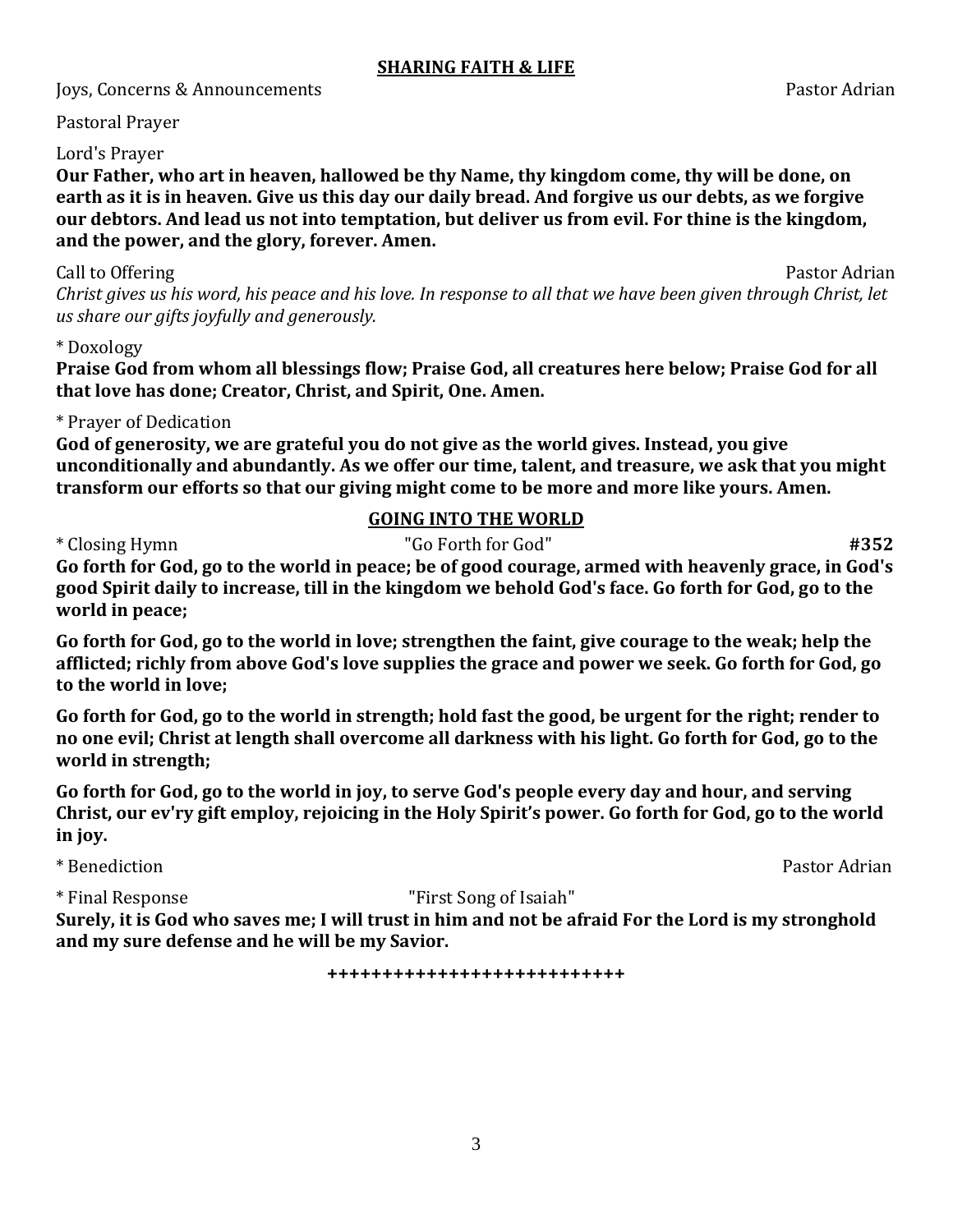#### **Copyright Info:**

New Revised Standard Version Bible, copyright © 1989 National Council of the Churches of Christ in the United States of America. Used by permission. All rights reserved.

Praise God from Whom All Blessings Flow – Words: Thomas Ken, adapt. William B. Abernathy © 1995 The Pilgrim Press. All rights reserved. First Song of Isaiah – Jack Noble White, Text © 1976 Belwin-Mills Publishing Corp. All rights reserved.

Glory Be to the Father - Words: Lesser Doxology, Music: Henry W. Greatorex. Public Domain

How Deep the Father's Love For Us - Stuart Townend, arr. Peggy Bettcher © 1995 Thank You Music. All rights reserved.

Holy God, We Praise Your Name - Words: Anon, German; tr. Clarence Walworth. Music: Katholisches Gesangbuch, alt. Johann G. Schicht. Public Domain

Crown Him with Many Crowns - Words: Matthew Bridges, Godfrey Thring, Thomas Troeger. Music: George Elvey. Public Domain. Called as Partners in Christ's Service - Words: Jane Parker Huber © 1981 Jane Parker Huber, admin Westminster/John Knox Press. All rights reserved.

It's in His Name - Words & Music: Judy Ashinhurst Simon © 1992 Hope Publishing Co. All rights reserved.

Go Forth for God - Words: John Raphael Peacey. © 1984 Hope Publishing Co. All rights reserved.

Permission to podcast/stream the music in this service obtained from ONE LICENSE, License #734582-A & CCLI #20049341.



Pastor Rev. Adrian Tierson 1-585-455-6364 Pastor's email [adtierson@gmail.com](mailto:adtierson@gmail.com) **Office Hours:** Tuesday & Thursday 9:00 A.M to 12:00 P.M. All other times by appointment Church office – 610-287-9736 Church Email – [office@hucc.net](mailto:office@hucc.net)

#### **WORSHIP ASSISTANTS**

|                   | <b>TODAY</b>                  | <b>NEXT SUNDAY</b>           |
|-------------------|-------------------------------|------------------------------|
| Arrangements      | Joan Lauman                   | Joan Lauman                  |
| <b>Head Usher</b> | Joe Giunta                    | Joe Giunta                   |
| Acolyte           | Lily Waldron                  | Lucas Waldron                |
| Liturgist         | Eleanor Risell                | Penny Berger                 |
| Song Leader       | <b>Anthony Alvarez</b>        | <b>Anthony Alvarez</b>       |
| Greeters          | Bob Messersmith & Susan Claus | <b>Eleanor Risell</b>        |
| Technology        | Doug MacWade & Brian Pippert  | Doug MacWade & Brian Pippert |
|                   | Kaelin Godfrey                | Kaelin Godfrey               |
| Nursery Care      | None - Sunday School Weekend  | Donna Lohr                   |

**Welcome to Heidelberg!** Whatever your past, whatever your religious background, or where you are on life's journey, you are welcome. Join us for a spiritual journey where God is still speaking. Enter as a guest, depart as a friend.

**Today** – Is Mission Sunday. We welcome Mr. Mike McCrea our Cub Scout Pack Committee Chairman. Mike will offer a mission moment and tell us about the Blessing Box and other pack activities.

**Did You Know?** – Individual Hearing Aid Devices are available from the head usher.

**Did You Know?** – Large Print Bulletins are available in the Narthex.

**Youth Sunday School** – Classes are held during the 10:30am worship service following the Children's Chat. Classes will be held TODAY and again on Sunday, June 5th, the last day of Sunday School.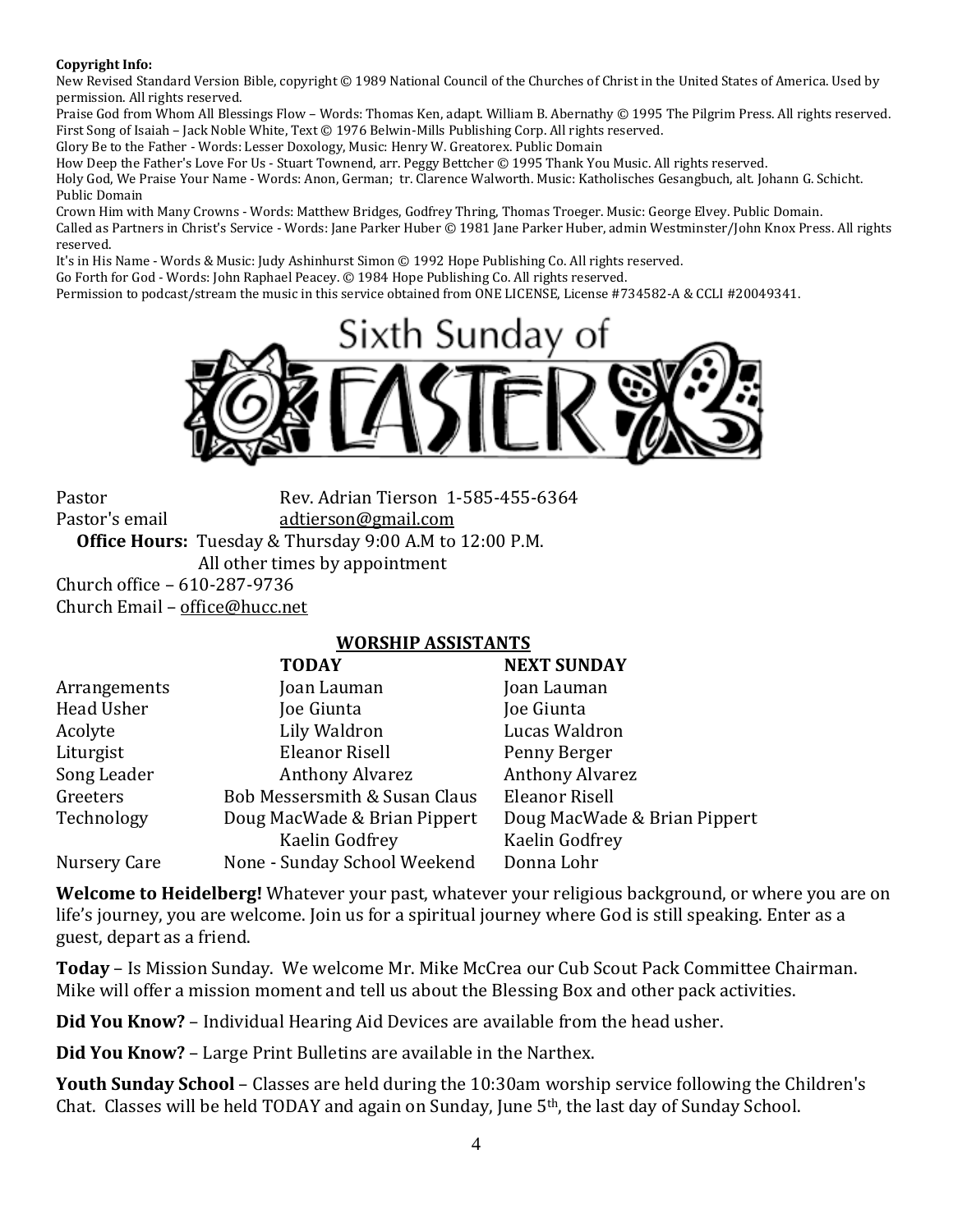**Nursery Care** – The Nursery will be staffed on the opposite Sunday's of Sunday School classes. The nursery will be staffed again on 5/29.

**Next Sunday** – The Noisy Can Offering! Bring your donations and place them in the container in the Narthex. This offering supports small projects around the church. It is also Ascension Sunday.

**Graduates -** If you or someone you love is celebrating a graduation this year, we want to know about it! Contact the church office by June 5th with the information.

**Consistory** – will meet for their monthly meeting on Tuesday, May 31<sup>st</sup> at 7pm.

**Saint Mary Flea Market & Food Truck Festival** – Memorial Day Monday, May 30th 7:00am-1:00pm rain or shine. Come and shop Saint Mary Flea Market with over 40 vendors including vintage items, antiques, collectibles, crafts, furniture, art, household goods, jewelry, music, books and all sorts of treasures! Enjoy buttermilk pancakes for breakfast or delight in a Rio Bowl with acai, strawberry, banana & coconut water while you shop. Blendlife will feature all natural smoothies, acai bowls, grilled panini sandwiches & wraps, then indulge in Rita's Water Ice!

# **Hot Dogs • Hamburgers • Grilled Panini's • French Fries • Popcorn Soft Pretzels • Breakfast Foods • Water Ice • Smoothies and More!**

Bring the whole family to this family friendly event. Visit [www.churchofsaintmary.org](http://www.churchofsaintmary.org/) for more info. Saint Mary Church • 40 Spring Mount Road • Schwenksville, Pa • 610.287.8156

**Online Donations** – If you would like to make a one-time or recurring donation to the ministry of Heidelberg UCC, we have a new and simple way to do that by credit/debit card or by connecting your paypal account right through Facebook. Just click the "Donate" button at the top right of our Facebook Page and follow the very easy steps. Thank you for your support and generosity.

**AmazonSmile** – AmazonSmile is very simple to use—all you need is an Amazon account. On your first visit to the site, you will be asked to log in to your Amazon account with an existing username and password (you do not need a separate account for AmazonSmile). You will then be prompted to choose a charity to support. During future visits to the site, AmazonSmile will remember your charity and apply eligible purchases towards your total contribution—it is that easy. You can find an easy link on our website (www.hucc.net) homepage (lower right column). Click, shop and support!

Ladies Lunch – Lunches are held on the 2<sup>nd</sup> Monday's of the month. The next lunch will be held Monday, June 13<sup>th</sup> at 12noon. See Diane McFarland to make your reservation.

**Shop-With-Scrip** – You can purchase gift cards from your favorite brands to use for your daily purchases and it supports our church and ministry. See Eleanor Risell for more information or to make your purchases.

**New Members** – If you are interested in becoming a member of Heidelberg UCC, please see Pastor Adrian. We would love to welcome you into our church family on Pentecost Sunday, June 5<sup>th</sup>.

**VA Hospital Donations -** For the month of **May** the Missions Committee will be collecting items for the VA Hospital in Spring City. Items needed are new baseball caps, new robes, Bingo chips (they don't have enough for all to play), and plants to plant around the center.

A collection box is in the Narthex and any cash donations will be used to purchase items. Please use the Chosen 300 bin located under the stairs for item donations.

**Holiday Bazaar Meeting** – **Sunday, June 5th** after the worship service. The Holiday Bazaar is scheduled for Saturday, November 12th. We will have a church craft table and other opportunities to get involved. Anyone interested in helping with the Holiday Bazaar, please see Diane McFarland.